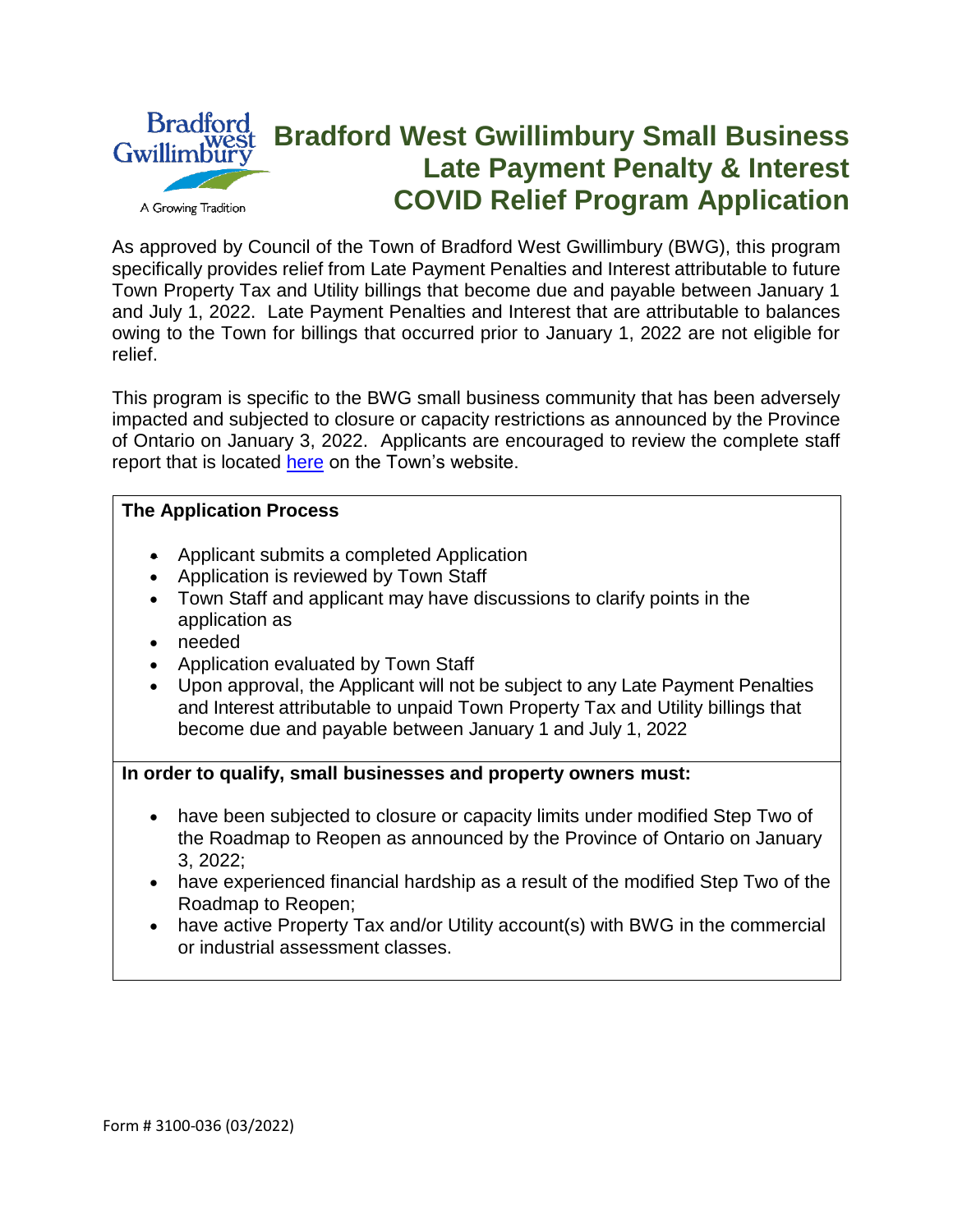## **Business Information**

|                                                         | Are you the: $\bigcirc$ Owner of the property | $\bigcirc$ Tenant at the property |
|---------------------------------------------------------|-----------------------------------------------|-----------------------------------|
| Business/Company<br>Name                                |                                               |                                   |
| Name of Business<br>Owner                               |                                               | Phone #                           |
| <b>Name of Business</b><br>Owner (2) (if<br>applicable) |                                               | Phone #                           |
| <b>Business Email</b>                                   |                                               |                                   |

### **If you are the landlord, please list your eligible tenants & unit numbers that qualify for this program:**

# **Property Information**

| <b>Service Address</b>                                                       |                                                                                                                                             |  |
|------------------------------------------------------------------------------|---------------------------------------------------------------------------------------------------------------------------------------------|--|
| Unit #                                                                       |                                                                                                                                             |  |
| What accounts are you<br>applying for the penalty<br>& interest relief from: | ◯ Property Tax Account<br>O Utility (Water & Wastewater) Account<br>◯ Both                                                                  |  |
| <b>Property Roll Number:</b>                                                 |                                                                                                                                             |  |
| <b>Utility Account:</b>                                                      |                                                                                                                                             |  |
| Type of Business:                                                            | O<br>Restaurant/Bar                                                                                                                         |  |
|                                                                              | Facilities for indoor sports and recreational fitness<br>$\circ$<br>activities (including fitness centres and gyms)                         |  |
|                                                                              | Performing arts and cinemas<br>∩                                                                                                            |  |
|                                                                              | Museums, galleries, aquariums, zoos, science centres,<br>$\circ$<br>landmarks, historic sites, botanical gardens and similar<br>attractions |  |
|                                                                              | Meeting or event spaces<br>O                                                                                                                |  |
|                                                                              | Tour and guide services<br>O                                                                                                                |  |
|                                                                              | Conference centres and convention centres<br>O                                                                                              |  |
|                                                                              | Driving instruction for individuals<br>O                                                                                                    |  |
|                                                                              | O<br>Before and after school programs                                                                                                       |  |